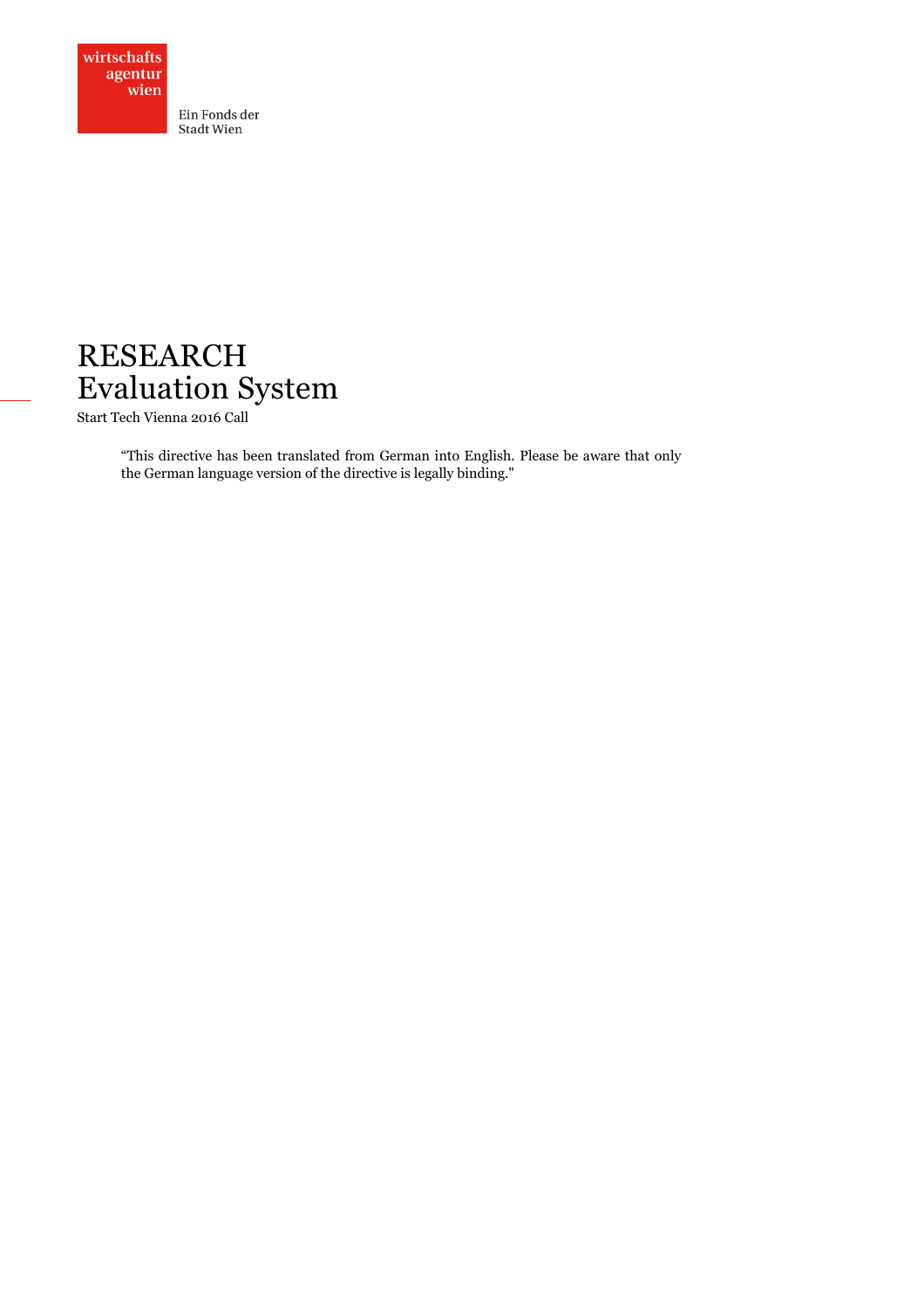

## 1. Evaluation Criteria

## 2. Criteria in Detail

- 3. Further clarifications
- 3.1. Focus of the Programme
- 3.2. Purpose and Goal of the Evaluation System
- 3.3. Types of Questions in the Evaluation System
- 3.4. Evaluation of the Submitted Costs
- 3.5. Additionality for Large Companies
- 3.6. Criteria Not Evaluated by the Jury
- 3.7. Principles and Instructions on Work

## 4. Definitions: fundamental research, industrial research, experimental development

#### 5. Funding Rates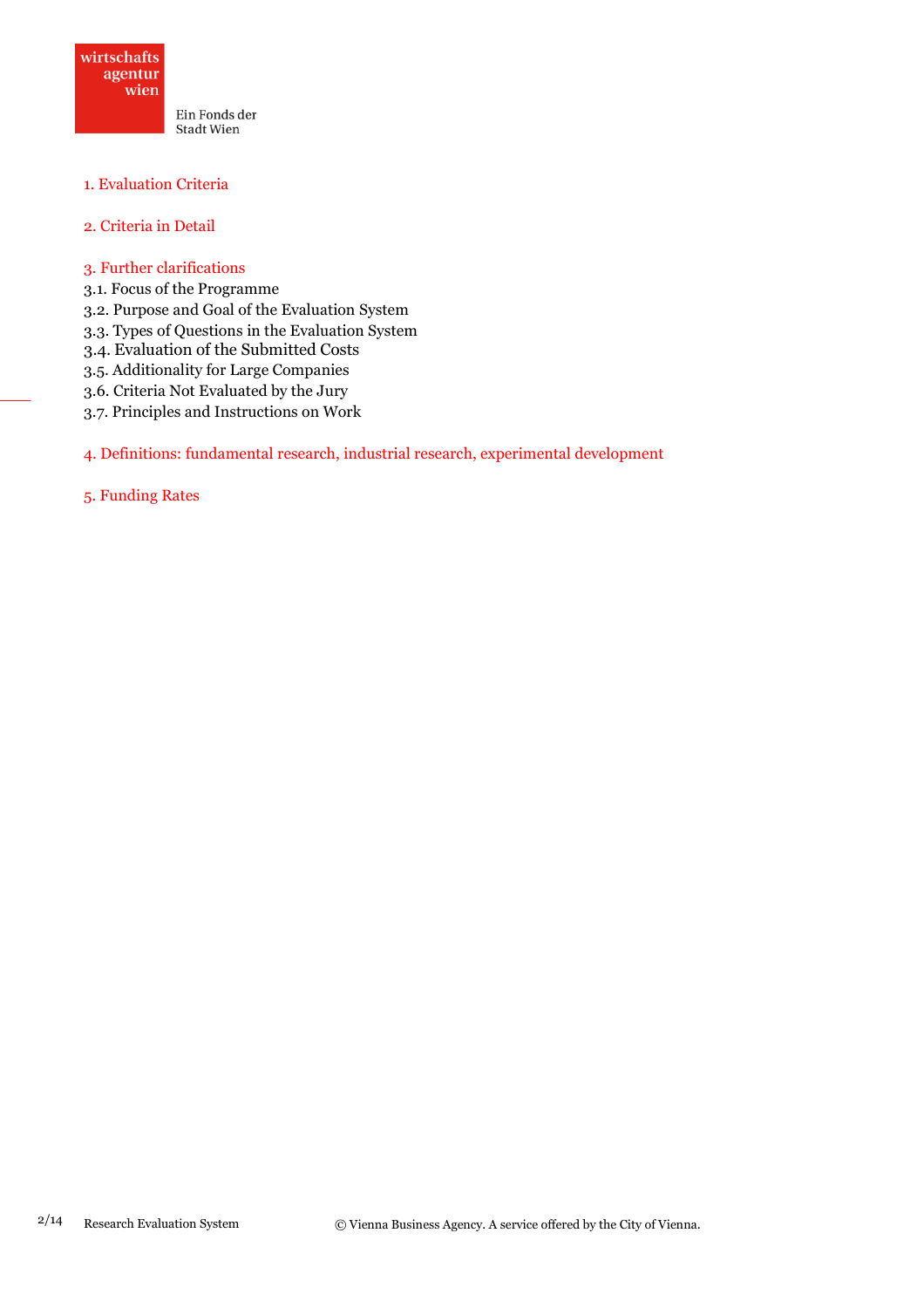

## 1. Evaluation Criteria

| N <sub>o</sub>  | Criteria                                                                                                  | <b>Type</b> | Max.<br>points | KO             |
|-----------------|-----------------------------------------------------------------------------------------------------------|-------------|----------------|----------------|
| $\mathbf{1}$    | Conformity with the call for proposals                                                                    | Y/N         | $\mathbf{O}$   | Yes            |
| $\overline{2}$  | Research and innovation potential of the company                                                          | 0/5         | 15             | No             |
| 3               | Research and development according to the state-aid law definition                                        | Y/N         | $\mathbf 0$    | Yes            |
| $\overline{4}$  | Scientific level of the project                                                                           | 0/5         | 13             | Yes            |
| 5               | Subjective research-strategic importance and additionality of the project<br>for the company              |             | 13             | Yes            |
| 6               | Economic evaluation (objective, absolute)                                                                 | 0/5         | 13             | Yes            |
| 7               | Subjective strategic significance of the project for the company in<br>regards to business and innovation | 0/5         | 13             | Yes            |
| 8               | Impact on employment in the company                                                                       | 0/5         | 8              | No             |
| 9               | Regional importance of the project                                                                        | 0/5         | 9              | N <sub>0</sub> |
| 10              | Ecological effects                                                                                        | 0/5         | 5              | Yes            |
| 11              | Equal opportunity and diversity                                                                           |             |                |                |
| 11a             | Equal opportunity - project management                                                                    | Y/N         | $\mathbf 2$    | No             |
| 11 <sub>b</sub> | Equal opportunity $-$ proportion of women in the project                                                  | Y/N         | $\overline{2}$ | No             |
| 11 <sub>c</sub> | Diversity                                                                                                 | Y/N         | $\overline{2}$ | No             |
| 12              | Project planning                                                                                          | 0/5         | 5              | Yes            |
| 13              | Adequacy and availability of resources                                                                    | Y/N         | $\mathbf{O}$   | Yes            |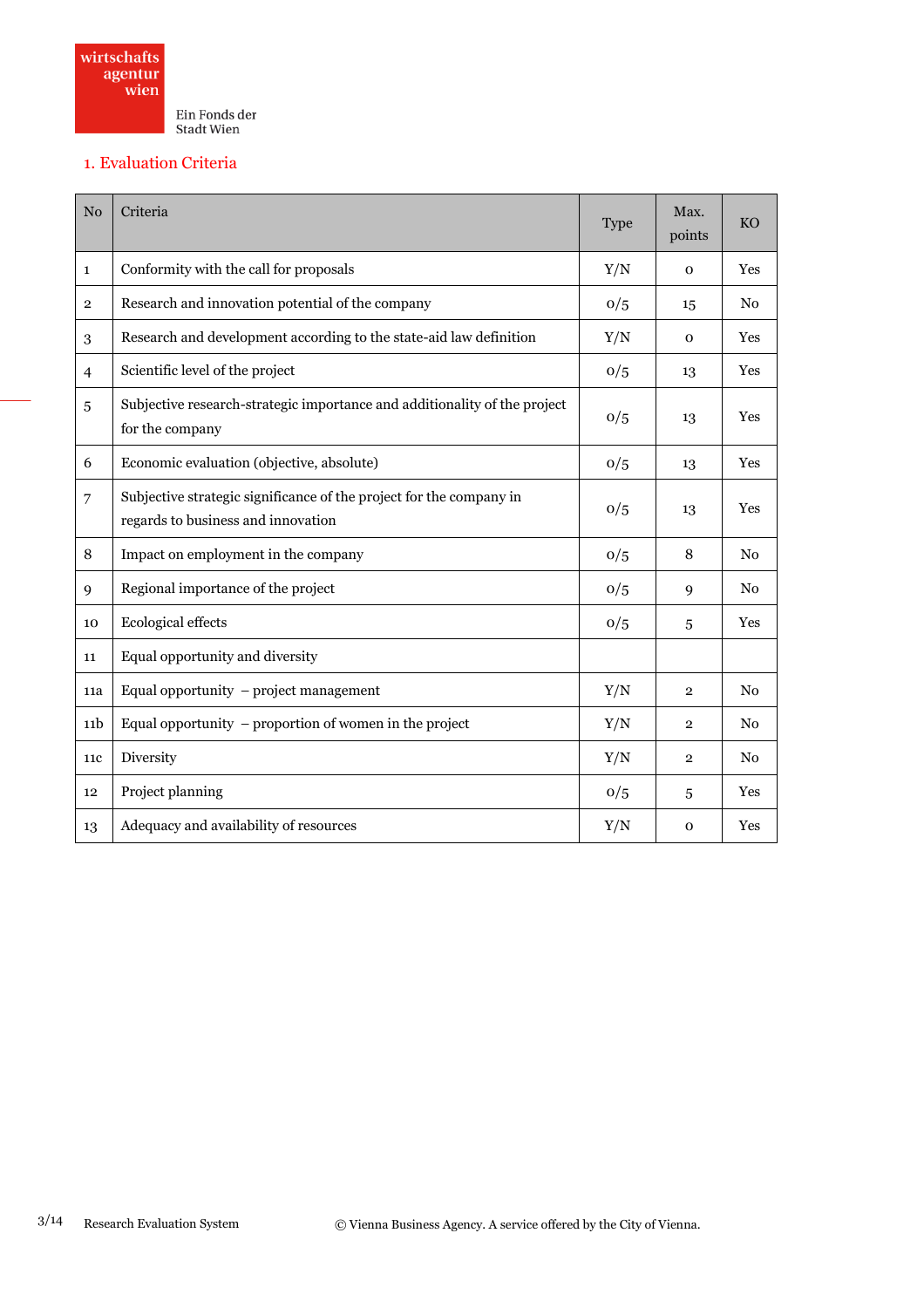

# 2. The Criteria in Detail

| Criteria 1 | Conformity with the call for proposals                                                                                                                                                                                                                                                                                                                                                                                                                                                                                                                                                                                                                                                                                                  |             | Max.<br>points | <b>KO</b>   |
|------------|-----------------------------------------------------------------------------------------------------------------------------------------------------------------------------------------------------------------------------------------------------------------------------------------------------------------------------------------------------------------------------------------------------------------------------------------------------------------------------------------------------------------------------------------------------------------------------------------------------------------------------------------------------------------------------------------------------------------------------------------|-------------|----------------|-------------|
| Motive     | The call establishes which projects can be funded in the context of this call for proposals. In this evaluation,<br>the conformity with the call is to be evaluated.                                                                                                                                                                                                                                                                                                                                                                                                                                                                                                                                                                    |             |                |             |
| Question 1 | Does the present application conform to the specific focus, objectives and<br>Y/N<br>$\mathbf 0$<br>conditions of the call in accordance with point 4 (specific requirements for<br>the call) and point 6 (general requirements for the call)?                                                                                                                                                                                                                                                                                                                                                                                                                                                                                          |             |                | Y           |
| Criteria 2 | Research and innovation potential of the company<br><b>Type</b>                                                                                                                                                                                                                                                                                                                                                                                                                                                                                                                                                                                                                                                                         |             | Max.<br>points | <b>KO</b>   |
| Motive     | The degree of the potential of the company to lead research, development, and innovation (RDI) through<br>positive development is to be assessed here. The view here should be directed toward the research and<br>innovation strategy of the entire company, which should help supplement the more closely focused<br>assessment of the project through an assessment of its environment. Here, not only is the status quo taken<br>into account, but the future possibilities of the company are taken into account insofar as the company is<br>able to present a plausible and comprehensible research strategy for the future. Among other things, the<br>growth-oriented business model of the start-up should be evaluated here. |             |                |             |
| Question 2 | How high is the research and innovation potential of the company taking<br>0/5<br>into account the research and innovation strategy and the environment in<br>which the company operates?<br>[Key ideas: research programmes and objectives, innovations,<br>fundamental strategic orientation of the company toward RDI, structural<br>and organisational measures favourable to RDI, core expertise, RDI<br>management, market and competitive situation, resources]                                                                                                                                                                                                                                                                  |             | 15             | $\mathbf N$ |
| Criteria 3 | Research and development according to the state-aid law definition                                                                                                                                                                                                                                                                                                                                                                                                                                                                                                                                                                                                                                                                      | <b>Type</b> | Max.<br>points | <b>KO</b>   |
| Motive     | For reasons related to state-aid law, the proposed project must, with regard to the R&D part, conform to the<br>terms of the definition of research and development in state-aid law. Only such projects (and costs) can be<br>funded that correspond to the definitions of fundamental research, industrial research, or experimental<br>development. <sup>1</sup>                                                                                                                                                                                                                                                                                                                                                                     |             |                |             |
| Question 3 | Does the project correspond to the state-aid law definitions for research and<br>development?                                                                                                                                                                                                                                                                                                                                                                                                                                                                                                                                                                                                                                           | Y/N         | $\mathbf 0$    | Y           |

 1 Definitions in accordance with the General Block Exemption Regulation, section 7. See also point 4 of this document.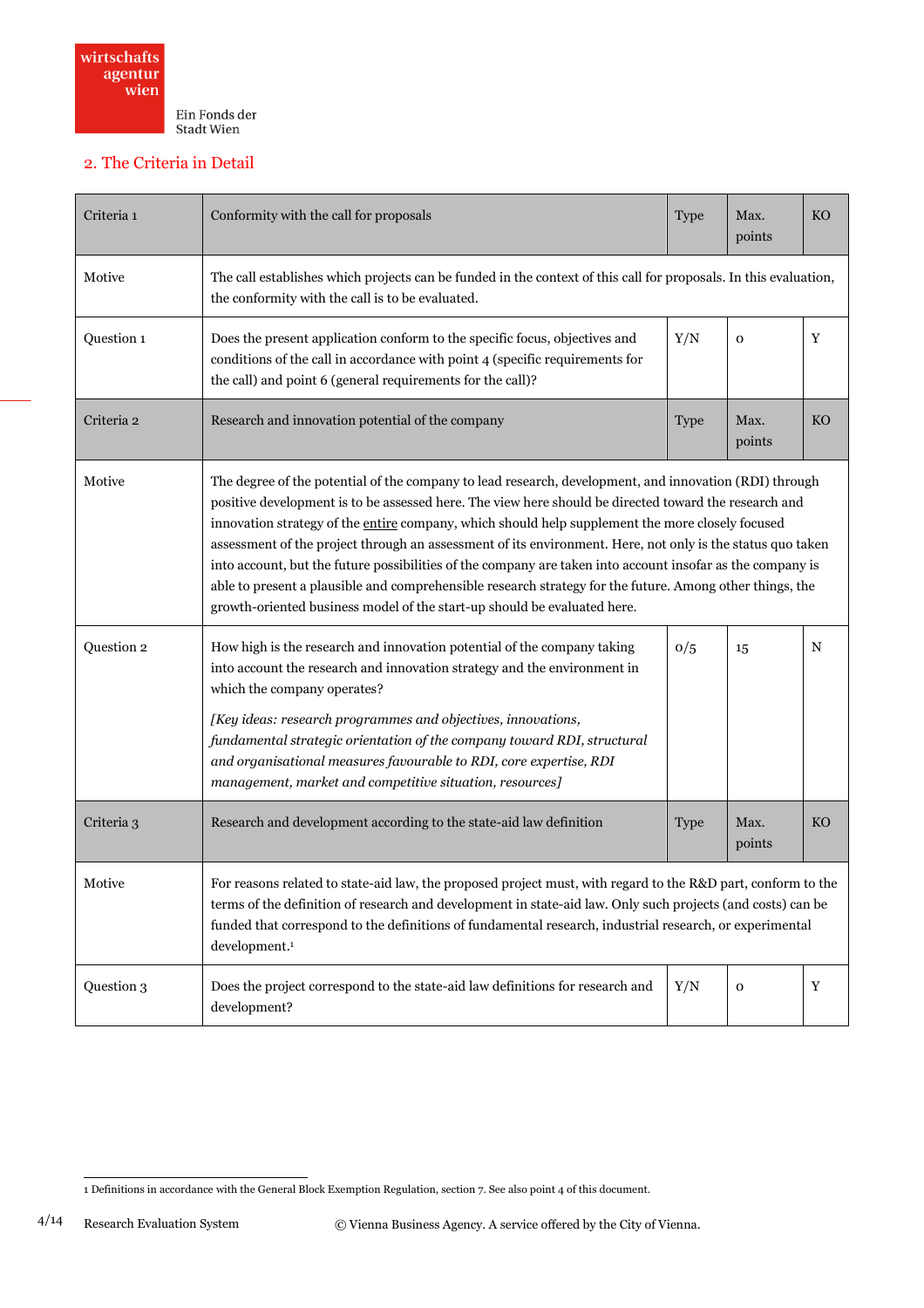| Criteria 4 | Scientific level of the project                                                                                                                                                                                                                                                                                                                                                                                                                                                                                                                                                                                                                                                                                                      |             | Max.<br>points | <b>KO</b> |
|------------|--------------------------------------------------------------------------------------------------------------------------------------------------------------------------------------------------------------------------------------------------------------------------------------------------------------------------------------------------------------------------------------------------------------------------------------------------------------------------------------------------------------------------------------------------------------------------------------------------------------------------------------------------------------------------------------------------------------------------------------|-------------|----------------|-----------|
| Motive     | The expected increase in knowledge through the realisation of the project is to be estimated here. Can<br>significant new (scientific) results be expected? What is the qualitative and quantitative level of the R&D<br>project on an objective scale (in the sense of a comparison with the best and also thereby in relation to the<br>"borderless" international research scene).                                                                                                                                                                                                                                                                                                                                                |             |                |           |
| Question 4 | How high objectively is the (scientific) level of the research and development<br>project?<br>[Key ideas: what are the risks and difficulties of the project? How<br>demanding is the (technical) problem, for example: number and complexity<br>of the technical issues still to be clarified. A prerequisite for a positive<br>assessment is of course that the theoretical (scientific) access and the<br>proposed scientific methodology ("research concept") appear suitable to<br>achieve the objectives of the proposed research. <sup>2</sup> ]                                                                                                                                                                              |             | 13             | Y         |
| Criteria 5 | Subjective research-strategic importance and additionality of the project for<br>the company                                                                                                                                                                                                                                                                                                                                                                                                                                                                                                                                                                                                                                         | <b>Type</b> | Max.<br>points | <b>KO</b> |
| Motive     | The aim of the funding programme is, among other things, primarily to support businesses that plan R&D<br>activities that quantitatively or qualitatively go beyond their current level of research. This means that a<br>project should be evaluated here very differently depending on whether, for example, it is being carried out<br>by a large company that has been active for a long time in research or by a small company that has not yet<br>undertaken research activities or has only done so in a limited way.                                                                                                                                                                                                         |             |                |           |
| Question 5 | How great is the subjective significance of the project for the company in<br>terms of research strategy as well as the potential of the project for<br>additional effects in research and development in the company?<br>Attention: Large companies must be able to demonstrate additionality for<br>their project. Would the project be less ambitious or would it not be able to<br>take place in the same time frame without assistance? Does the project<br>show additional costs due to international cooperation? Is there market<br>failure for the proposed project?                                                                                                                                                        | 0/5         | 13             | Y         |
| Criteria 6 | Economic evaluation (objective, absolute)                                                                                                                                                                                                                                                                                                                                                                                                                                                                                                                                                                                                                                                                                            | <b>Type</b> | Max.<br>points | <b>KO</b> |
| Motive     | It is a necessary condition in this programme that the established insights are transformed into a saleable<br>service or a process to which economic expectations are connected and that this service is subject to an<br>application or implementation and marketing strategy from which corresponding market opportunities (or<br>for processes, other economic benefits) and profitability for the project can be derived. We suggest the<br>anticipated revenue (or for processes, cost savings or indirect revenue effects) over time be taken as the<br>value that is representative for the assessment of the market opportunities. The assessment is to be made<br>independent of the previous revenue etc. of the company. |             |                |           |

<sup>2</sup> The grade of 0 is given to eliminate projects that in the opinion of the jury lead to no increase of knowledge through research and development, which<br>would justify funding in the framework of this programme. In addition

 $\overline{a}$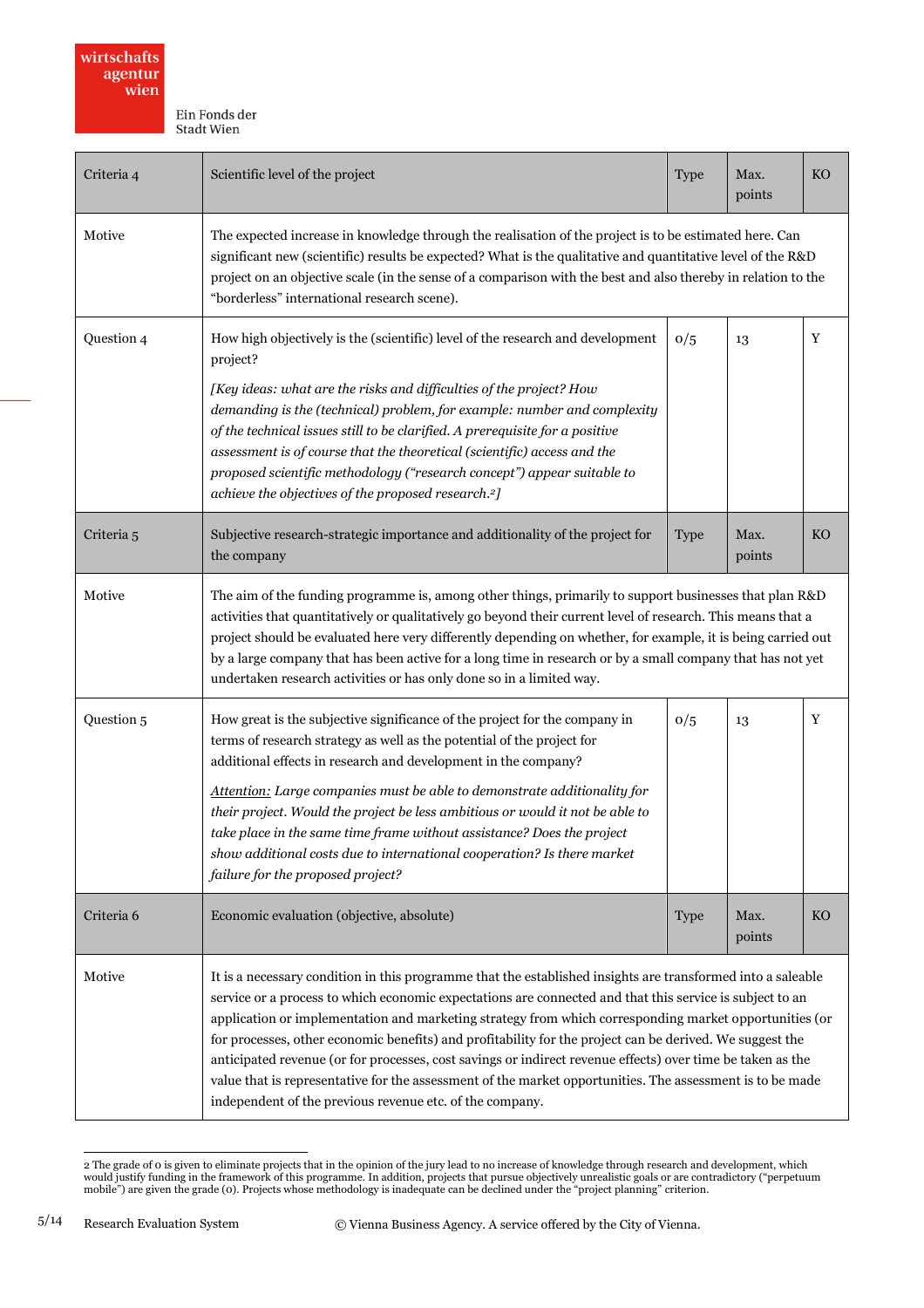| Question 6                                        | How high are the economic benefits for the company, which should arise<br>from the implementation of findings from the research and development<br>project in a product, service or process?<br>[Key ideas: size of the potential market, accessible market share,<br>persistence of sales, superiority of the product with regard to technology,<br>use and function].                                                                                                                                                                                                                                                                                                                                                                                                                                                                                                                                                  |             | 13             | Y           |
|---------------------------------------------------|--------------------------------------------------------------------------------------------------------------------------------------------------------------------------------------------------------------------------------------------------------------------------------------------------------------------------------------------------------------------------------------------------------------------------------------------------------------------------------------------------------------------------------------------------------------------------------------------------------------------------------------------------------------------------------------------------------------------------------------------------------------------------------------------------------------------------------------------------------------------------------------------------------------------------|-------------|----------------|-------------|
| Criteria 7                                        | Subjective strategic significance of the project for the company in regards to<br>business and innovation                                                                                                                                                                                                                                                                                                                                                                                                                                                                                                                                                                                                                                                                                                                                                                                                                | <b>Type</b> | Max.<br>points | KO          |
| Motive                                            | In the area of business, among other things, it is a goal of the support programme to fund those companies<br>in particular that plan projects that demonstrate a high economic potential for the company and that can<br>contribute to raising the innovation potential of the company. This means that a project should be evaluated<br>differently according to whether the product is supposed to generate only a small part of total revenue<br>(processes: costs, indirect revenue) or whether the project is of foundational economic significance for the<br>company, whereby it should also be taken into account whether indirect effects for innovation (subsequent<br>project, image) can be achieved.                                                                                                                                                                                                       |             |                |             |
| Question 7                                        | How high is the economic significance of the project for the company, taking<br>into account the expected revenue in comparison with current revenue but<br>also taking into account additional effects for the innovative direction of the<br>company?<br>[Key ideas: expected revenues from the project in comparison with the<br>previous total revenue of the company, new product in addition to the<br>existing offerings, construction/expansion of manufacturing and/or sales,<br>potential for spin-off products or variants, external perception is raised<br>with regard to technical or content-related expertise (image enhancement<br>and technology leadership), new markets will be addressed<br>(geographically or thematically), activity area of the company is<br>sustainably expanded, increases export quota, continuing changes in<br>behaviour in innovation management and innovation strategy] |             | 13             | $\mathbf Y$ |
| Impact on employment in the company<br>Criteria 8 |                                                                                                                                                                                                                                                                                                                                                                                                                                                                                                                                                                                                                                                                                                                                                                                                                                                                                                                          | <b>Type</b> | Max.<br>points | <b>KO</b>   |
| Motive                                            | Here it should be estimated what effects on employment in the company seem plausible through the<br>implementation of the project. These are usually not independent of the economic potential but can also<br>differ significantly from the effects on growth (keyword: jobless growth).                                                                                                                                                                                                                                                                                                                                                                                                                                                                                                                                                                                                                                |             |                |             |
| Question 8                                        | To what extent is it to be expected that positive effects on employment will<br>accompany the economic effects?<br>[Key ideas: direct employment effects in R&D project, construction or<br>expansion of development structures, for additionality regarding the<br>existing offerings: after effects in manufacturing or sales, new markets<br>with additional qualification requirements, set-up or expansion of<br>(associated) employee-intensive services. Downgrade: no independent<br>(self-owned) production, high degree of automation, pure licensing<br>strategy]                                                                                                                                                                                                                                                                                                                                             | 0/5         | 8              | $\mathbf N$ |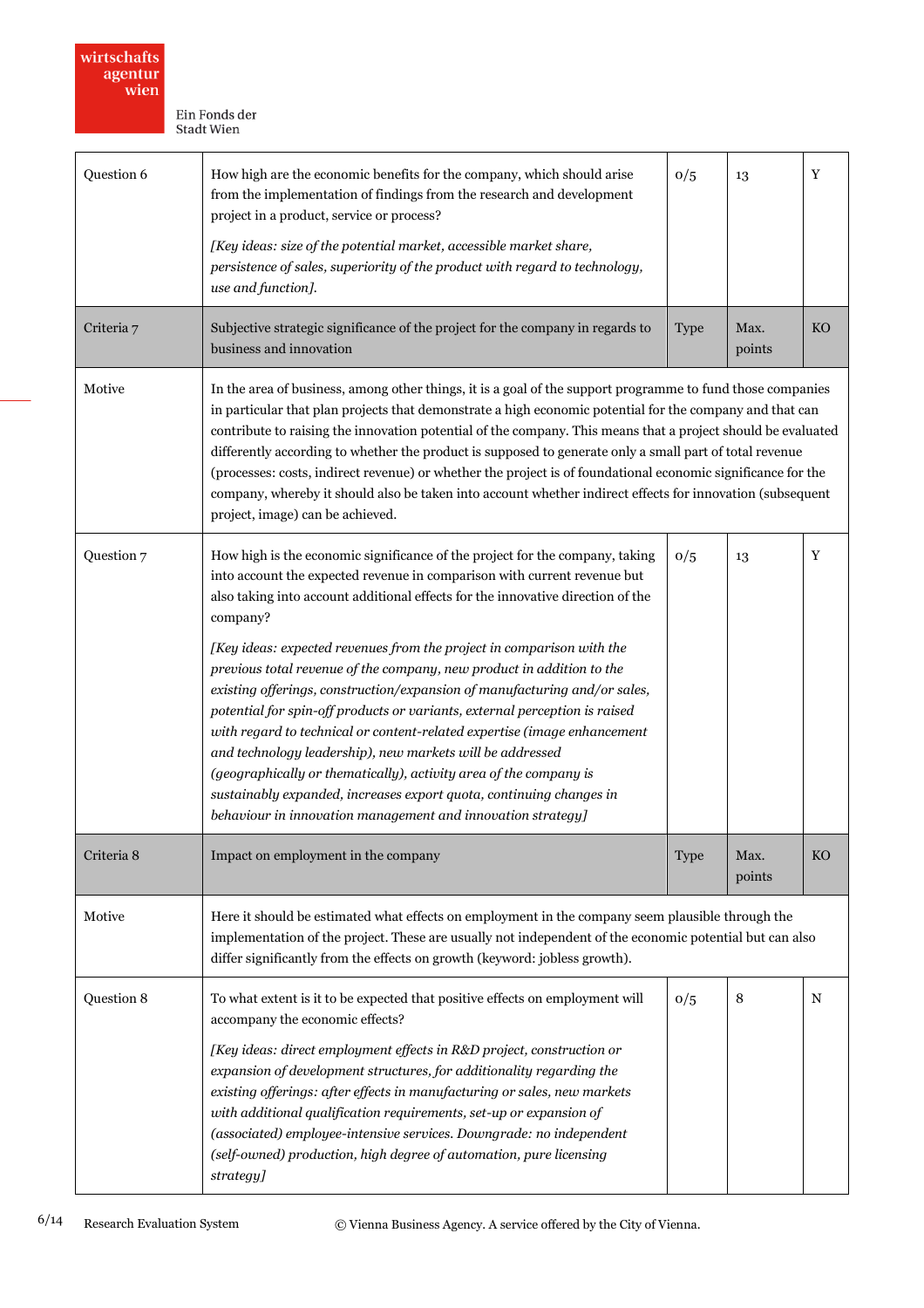| Criteria 9   | Regional importance of the project                                                                                                                                                                                                                                                                                                                                                                                                                                                                                                                                                                                                                                                                                                                                                                                                                                                                                                                                                                  |             | Max.<br>points | <b>KO</b> |
|--------------|-----------------------------------------------------------------------------------------------------------------------------------------------------------------------------------------------------------------------------------------------------------------------------------------------------------------------------------------------------------------------------------------------------------------------------------------------------------------------------------------------------------------------------------------------------------------------------------------------------------------------------------------------------------------------------------------------------------------------------------------------------------------------------------------------------------------------------------------------------------------------------------------------------------------------------------------------------------------------------------------------------|-------------|----------------|-----------|
| Motive       | This criterion assesses the expectation of potential effects of the project in relation to their significance for<br>the region. Not only should overall economic considerations and technology policy considerations be taken<br>into account here, but questions relating to the direct or indirect benefit of the project to the company<br>should also be considered.                                                                                                                                                                                                                                                                                                                                                                                                                                                                                                                                                                                                                           |             |                |           |
| Question 9   | How high is the regional impact of the project in general economic,<br>technological (scientific) and broader social terms?<br>[Key ideas: scope of the project ("leading project"), exceptional<br>technological added value, international visibility. Positive impact of the<br>project <sup>3</sup> on other companies: innovation or technology effects for users or<br>other manufacturers, complementary services, ancillary industries.<br>Solutions to objectively difficult problems or satisfaction of basic needs of<br>society.4 Facilitation of local tasks through the use of new<br>technology/innovation.                                                                                                                                                                                                                                                                                                                                                                          |             | 9              | N         |
| Criteria 105 | Ecological effects                                                                                                                                                                                                                                                                                                                                                                                                                                                                                                                                                                                                                                                                                                                                                                                                                                                                                                                                                                                  |             | Max.<br>points | <b>KO</b> |
| Motive       | This criterion aims to incorporate any environmental effects of the project, which may occur on different<br>levels, into the project evaluation; effects are to be evaluated in accordance with their conformity to the city<br>of Vienna's environmental objectives.                                                                                                                                                                                                                                                                                                                                                                                                                                                                                                                                                                                                                                                                                                                              |             |                |           |
| Question 10  | To what extent are positive environmental effects to be expected from the<br>present innovation project?<br>[Key ideas: effects are possible on multiple levels: in the course of<br>ecologically oriented planning, in the production process <sup>6</sup> or for users in<br>the sense of widespread effects;7 possibly also ecological content at the level<br>of information/awareness-raising; effects vary in terms of diversification,<br>sustainability and intensity; optimal: effects at more than one level]<br>Attention: If negative effects are to be expected, which blatantly contradict<br>the environmental objectives of the city of Vienna, in addition to the<br>assignment of the grade of zero, a corresponding short annotation should<br>be provided, which recommends rejection on the basis of ecological issues.<br>A valuation of zero with no corresponding annotation simply means that<br>no positive environmental effects are expected (environmentally neutral). | 0/5         | 5              | Y         |
| Criteria 11  | Equal opportunity and diversity                                                                                                                                                                                                                                                                                                                                                                                                                                                                                                                                                                                                                                                                                                                                                                                                                                                                                                                                                                     | <b>Type</b> | Max.<br>points | <b>KO</b> |
| Motive       | This criterion firstly aims at the problem that at around 16% (She Figures 2012: S33) women are                                                                                                                                                                                                                                                                                                                                                                                                                                                                                                                                                                                                                                                                                                                                                                                                                                                                                                     |             |                |           |

 3 For example, by opening a new field of research and development or a new market derived from this.

<sup>4</sup> For example, in the area of medicine or security.<br>5 This criterion is assessed by Municipal Department 22 of the City of Vienna.<br>6 Examples: energy efficiency, emissions, eco-design, selection of raw materials,...<br>7 Exam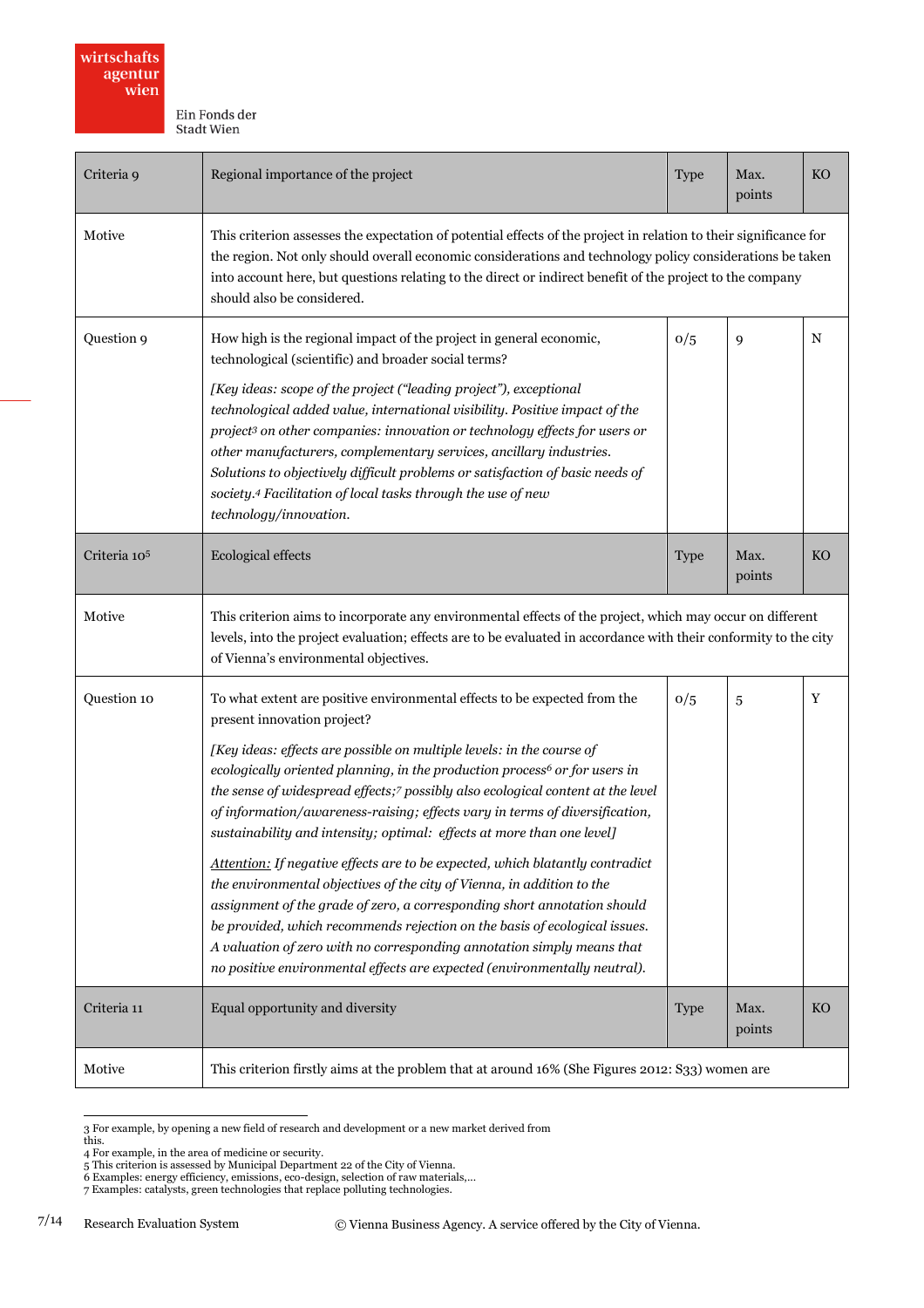|                | dramatically under-represented in business-related research in Vienna. Secondly, it aims at the problem<br>that in projects where there is a gender-specific usage pattern for the product at the end of the process <sup>8</sup><br>often too little attention is paid to precisely this aspect in the research concept. It is important to plan<br>strengthened market segmentation strategies that take into account the language and culture of ethnic<br>identity groups. It is also important to better integrate the needs of markets that are becoming more<br>heterogeneous (for example, seniors) into innovation considerations.                                                                                                                                                                                 |     |                |             |
|----------------|-----------------------------------------------------------------------------------------------------------------------------------------------------------------------------------------------------------------------------------------------------------------------------------------------------------------------------------------------------------------------------------------------------------------------------------------------------------------------------------------------------------------------------------------------------------------------------------------------------------------------------------------------------------------------------------------------------------------------------------------------------------------------------------------------------------------------------|-----|----------------|-------------|
| Question 11a   | Does a demonstrably qualified woman lead the project scientifically or<br>Y/N<br>$\mathbf{2}$<br>substantively? <sup>9</sup><br>["Demonstrably" means that the project director is named and the usual<br>information about the qualification profile are provided.]                                                                                                                                                                                                                                                                                                                                                                                                                                                                                                                                                        |     |                | $\mathbf N$ |
| Question 11b10 | Do women perform more than 50% of the eligible working hours (more than<br>33% for small businesses)?<br>[This classification is made on the basis of the hours worked by named<br>women. The percentage is calculated in relation to the total number of<br>hours in the project. Working hours that are still not associated with<br>specific employees at the time of filing ("NN") will therefore be attributed to<br>male researchers.]                                                                                                                                                                                                                                                                                                                                                                                |     | $\overline{2}$ | N           |
| Question 11c   | Are differences in the use of innovation by different groups of people<br>possible, and are these and other aspects of diversity explicitly taken into<br>account in the project? Diversity can involve, for example, the age of<br>persons, people with disabilities, ethnic identity groups, but also gender-<br>based distinctions.<br>[Key ideas: Are women taken account of in the context of the project as a<br>customer or target group? Is market potential better exploited by taking<br>into account the gender dimension (market segmentation)? Does this give<br>rise to new products or services or are undesirable developments and/or<br>investments thereby avoided? Regarding ethnic groups: knowledge of the<br>language or taking into account their culture, employees from ethnic<br>identity groups] | Y/N | $\overline{2}$ | $\mathbf N$ |

<sup>.&</sup>lt;br>8 An example of this can be found in medical research where it has been proven that men and women respond to certain ingredients in different ways.<br>9 In this case, the activities must at any rate go beyond purely adminis 10 This criterion is assessed by the Vienna Business Agency.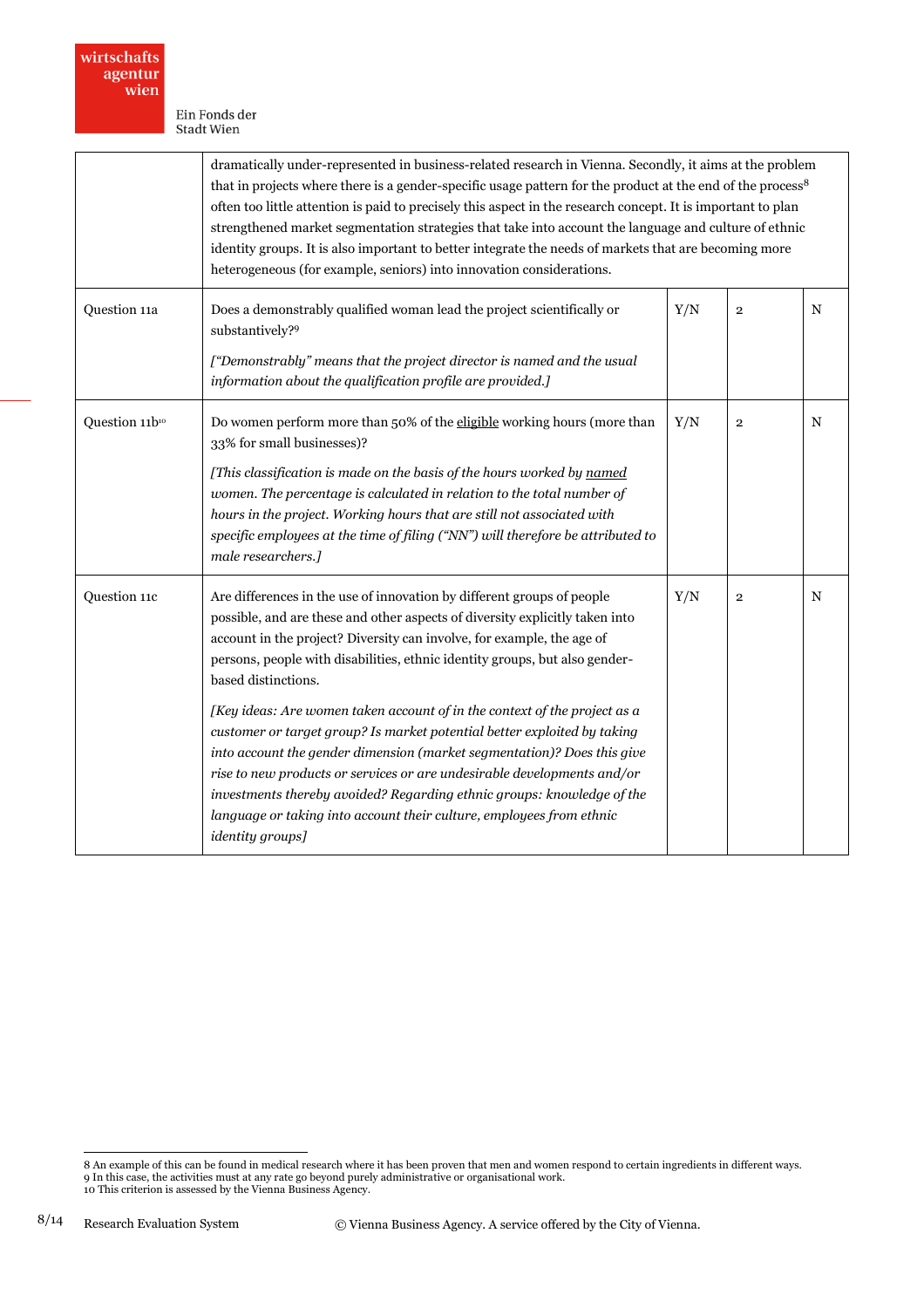| Criteria 12 | Project planning                                                                                                                                                                                                                                                                                                                                                                                                                                                                                                                                                                                                                                                                                                                                         |                                                                                                                                                                                                                                                                                                                                              | Max.<br>points | <b>KO</b> |  |
|-------------|----------------------------------------------------------------------------------------------------------------------------------------------------------------------------------------------------------------------------------------------------------------------------------------------------------------------------------------------------------------------------------------------------------------------------------------------------------------------------------------------------------------------------------------------------------------------------------------------------------------------------------------------------------------------------------------------------------------------------------------------------------|----------------------------------------------------------------------------------------------------------------------------------------------------------------------------------------------------------------------------------------------------------------------------------------------------------------------------------------------|----------------|-----------|--|
| Motive      | The criterion applies for three possible "scenarios":                                                                                                                                                                                                                                                                                                                                                                                                                                                                                                                                                                                                                                                                                                    |                                                                                                                                                                                                                                                                                                                                              |                |           |  |
|             | with an evaluation of zero for the present criterion.                                                                                                                                                                                                                                                                                                                                                                                                                                                                                                                                                                                                                                                                                                    | (1) If it is determined for a certain criterion that planning or presentation defects prevent an assessment of<br>the respective criterion, the assessment will be broken off at this point, and the application will be rejected                                                                                                            |                |           |  |
|             | assigning a zero for the present criterion.                                                                                                                                                                                                                                                                                                                                                                                                                                                                                                                                                                                                                                                                                                              | (2) The project was not already rejected for one of the individual Criteria due to bad planning in points or<br>presentation defects, but in an overall view the overall design and presentation of the project stands in a<br>significant imbalance to the scope, content and complexity of the project. In this case as well: rejection by |                |           |  |
|             | the quality of the project and the likelihood of the successful implementation of the project.                                                                                                                                                                                                                                                                                                                                                                                                                                                                                                                                                                                                                                                           | (3) Conversely, for positive projects that show planning in the application project that goes beyond a<br>"minimum standard", this criterion is used to raise the valuation of the project. This upward valuation is<br>based primarily on the assumption that the quality of the project planning often has an immediate effect on          |                |           |  |
| Question 12 | Does the presentation of the project in the application provide sufficient<br>evidence for the assessment? Are the ideas, concepts or methods presented<br>in the application coherent, comprehensible in their structure (work<br>packages), consistent, sufficiently documented or argued, and suitable to<br>achieve the intended technical/substantive or economic goals of the project?<br>If no: grade of zero and KO (knock-out). If yes, is the planning of the project<br>in relation to the scope, content and complexity of the project at least<br>sufficient (grade 1) for anticipating the successful implementation of the<br>project, or can planning be classified qualitatively as going beyond this<br>minimum standard (grades 2-5)? | 0/5                                                                                                                                                                                                                                                                                                                                          | 5              | Y         |  |
| Criteria 13 | Adequacy and availability of resources                                                                                                                                                                                                                                                                                                                                                                                                                                                                                                                                                                                                                                                                                                                   |                                                                                                                                                                                                                                                                                                                                              | Max.<br>points | <b>KO</b> |  |
| Motive      | The quantitative assessment of human resources, the assessment of the technical, financial and<br>infrastructural facilities, as well as the organisational arrangements are the focus here. If applicable, the<br>resources of partners are included here and taken into account. It should also be taken into account,<br>especially for high-risk projects, whether setbacks in the course of the project (technical or in<br>implementation or marketing) can be coped with ("taking a deep breath").                                                                                                                                                                                                                                                |                                                                                                                                                                                                                                                                                                                                              |                |           |  |
| Question 13 | Are the resources presented in the application adequate to the scope, content<br>and complexity of the project, and is the company able plausibly to<br>demonstrate that these resources are available to them?                                                                                                                                                                                                                                                                                                                                                                                                                                                                                                                                          | Y/N                                                                                                                                                                                                                                                                                                                                          | o              | Y         |  |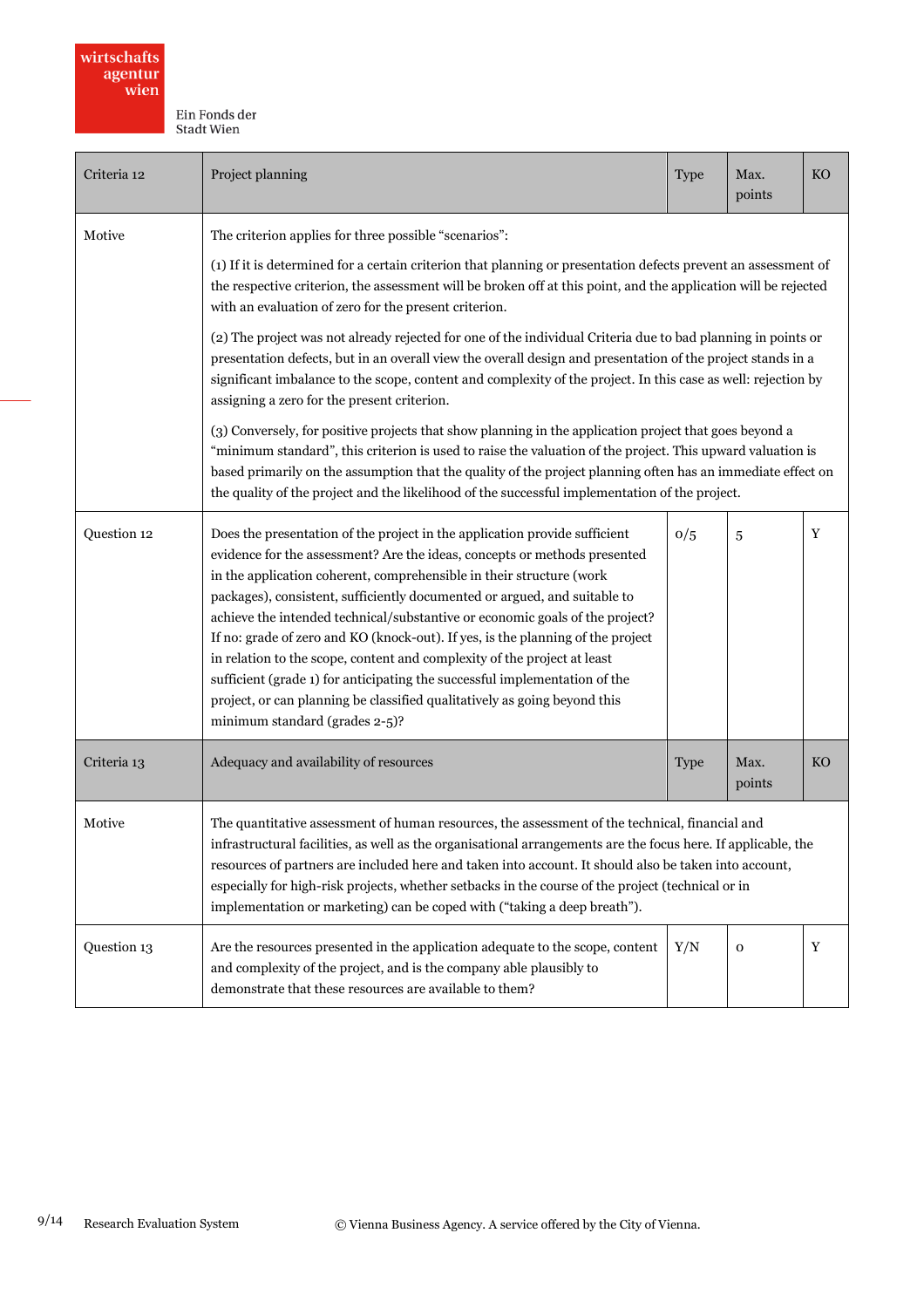## 3. Further clarifications

#### 3.1. Focus of the Programme

Research and development (R&D), the conversion of knowledge into innovation and the dissemination of technologies and knowledge in an advanced economy are the main engines for growth, prosperity and employment.

Therefore, in the framework of this programme, business-related R&D projects in Vienna that meet the substantive definitions of "industrial research" or "experimental development" may be supported insofar as these projects lead to mediate and immediate innovations for which a basic business implementation strategy can already be presented and from which an economic value can be expected for Vienna. The projects can equally involve product innovations, solutions to technical problems in the practical implementation of technology, or innovations in processes and procedures.

There is decidedly no restriction here to technological research and development. The support should create incentives for a company to carry out an R&D project in the first place or least do so faster or more ambitiously than would have been possible without support. The restriction to business-oriented projects indicates that this is a programme within the framework of economic development, which differs in this regard from pure support for the sciences.

In the framework of this programme, calls are made regarding different topics with special focus on local and regional circumstances.

#### 3.2. Purpose and Goal of the Evaluation System

Even if this programme at its core aims at the strengthening of business-related R&D, the "scientific quality" of a project is an important but not sole aspect, which should be considered in the overall evaluation of the application. The supported projects should in any case contribute in such a way that knowledge created in the research is incorporated into innovative products, processes or services, which strengthen the market position of the applicant company. Furthermore, it is desirable that additional long-term effects arise for the company in its culture of innovation and its research and innovation structures and that the project directly or indirectly impact employment in the company in a positive way.

Because in public support effects are also aimed at which go beyond the effects aimed at by the company and thereby have positive effects on the region, the regional significance of the project and the potential for possible positive transverse effects on the environment and on the equality of men and women are also to be taken into account as an additional dimension.

The evaluation process provides a tool that helps to achieve a comprehensive and stable assessment across all submitted projects and to achieve a uniform assessment against the background of these varied, multidimensional goals and their weighting, and to rank the projects in terms of this overall understanding. This ranking especially facilitates the assessment of which projects can be supported or not within the given budget constraints. It also provides insight into which projects should be specially honoured with prize money for the best submitted project in addition to the provided support.

It is also necessary in this regard that that we make our substantive understanding of the individual evaluation points available to all participating persons. This need is reinforced by the fact that we place great value, in regards to diversity, on the projects being assessed by judges with different individual backgrounds and approaches. Therefore, all members of the jury are invited to look over these descriptions before the first evaluation in order to avoid misunderstandings.

#### 3.3. Types of Questions in the Evaluation System

One type of question is about the fundamental applicability of an aspect of the evaluation. Such questions are answered with a "yes" or "no" and are generally used where the non-applicability of an aspect will lead to immediate rejection of the application (knock-out criterion (KO)) or only these two possibilities exist. Another type of question involves a scale that makes a scalar assessment possible regarding the degree of applicability of a criterion, which yields the evaluation points. These are to be evaluated only according to a six-point scale (values between zero and five) where zero is always the worst and five always the best value.

A value of 0 means in any case that the corresponding assessment criterion is not met. An average good degree of fulfilment would be assessed with "3", and a "5" is to be given only if the criterion is fulfilled to an extraordinary degree – this applies to all scaled assessments.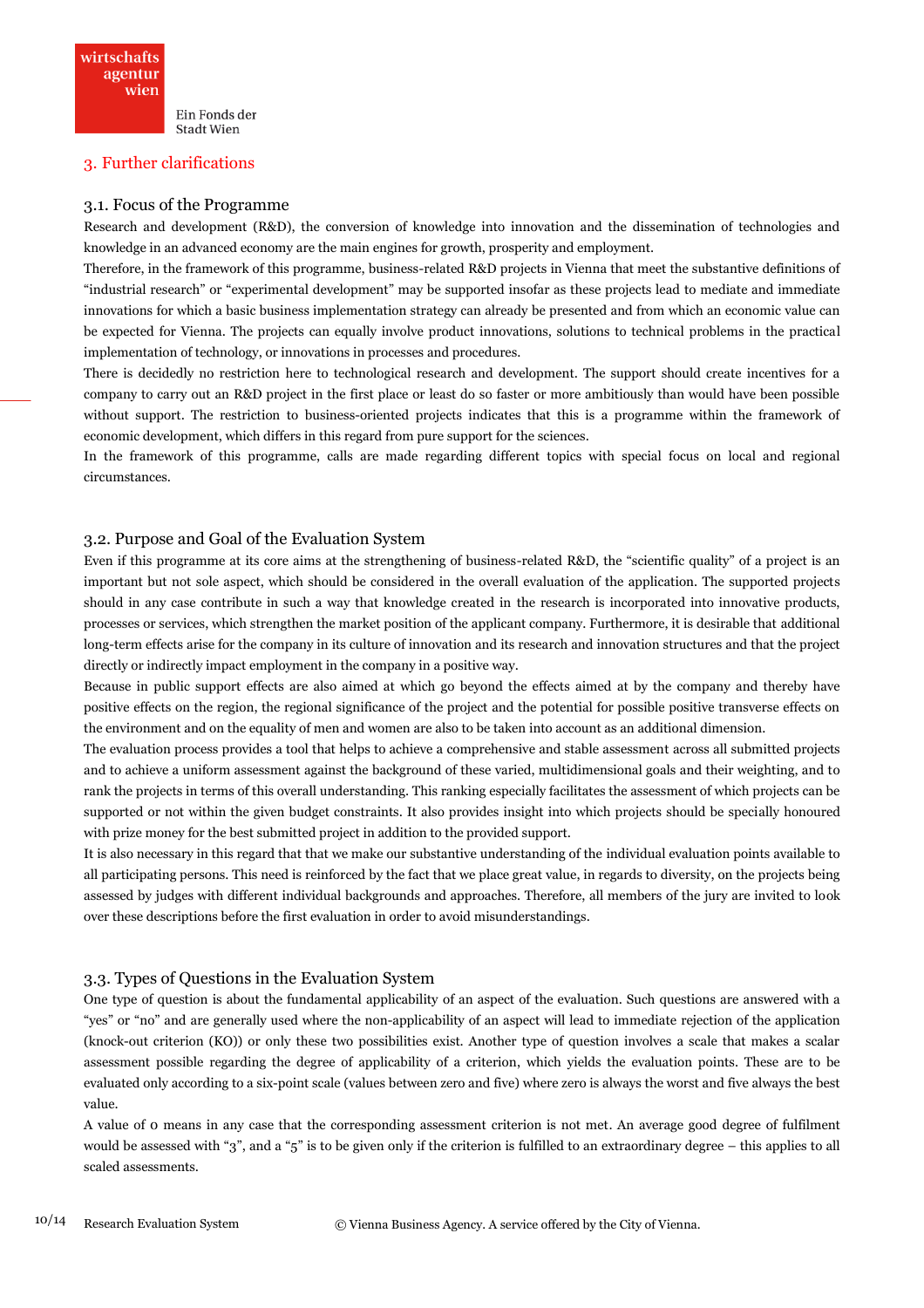

In some cases (these are marked accordingly), the assessment with zero is simultaneously an exclusion criterion (essential requirements); otherwise, zero means only that a certain aspect that could justify an appreciation of the value of the application is not present (not necessary requirements). The rating system does not provide for negative assessments; however, for example, negative environmental effects can be noted in the report, and it can be recommended that the application be rejected for this reason.

In the Online Jury Tool, there is space after each criterion assessment for a verbal explanation of the valuation, which has to be filled in at any rate for a KO valuation. The Vienna Business Agency will communicate this explanation to the applicant company upon request without, however, naming the evaluator.

The maximum evaluation rating that a project can receive is 100 points. Experience has shown that the best-ranked projects will receive 80 to 90 points. A project must receive at least 25% of the possible evaluation points, i.e. 25 points, to achieve basic eligibility.

#### 3.4. Evaluation of the Submitted Costs

An essential task of the jury in addition to the ranking evaluation is to evaluate the costs specified by the applicant company for plausibility and to check if costs can be cut. This is done in the course of the jury meeting.

Personnel costs, which are directly related to research or development work, costs for external services (restricted to costs of services for third parties entrusted with research or development work), or – only for SMEs – costs that stand in connection with the protection of the company's own research or development results, are eligible.

## 3.5. Additionality for Large Companies

(Regarding participation of a large company, start-ups may count as a large company – the classification is made by the Vienna Business Agency)

A special feature integrated in the assessment for question 5 is whether the project may have additional effects for the applicant company. The European Commission emphasises that only such projects that meet this requirement be supported, but it assumes that a minimum degree of additionality will be generated for small and medium-sized companies through R&D projects. For large companies, however, additionality is to be considered in individual cases.

A project exhibits additionality when it contributes to the company engaging in additional and more valuable R&D activities compared with the past. Consequently, the company should be permanently raised to a higher level in the field of corporate R&D compared with the previous status or previous activities. This can be reflected in the development of resources and structures at the scientific level of research or in certain behaviours (risk-taking, research as strategy).

The following are possibilities for additionality effects:

- Does the present research or development project positively differ at the "scientific" level from the previous behaviour of the company?
- Does the project open a new research area (a new category) for the company?
- Does the scope (cost) of the project differ significantly from the scope of previous R&D projects by the company?
- Is the project a (first) step towards taking on comparatively more development risks?
- Can it be expected that through the project itself or its consequences research and development in the company will have a stronger (and sustainable) anchoring or strategic significance in the company?
- Are new structures being created? An example of this would be the establishment of its own research and development department.
- How do the research expenditures of the company develop? In absolute terms: will the project contribute to an increase in the total research expenditures of the company? In relative terms: will the project contribute to an increase in research expenditures of the company in relation to revenue or overall spending?
- Is there an increase in the number of persons engaged in research in the company?
- Can the company show that the project would be less ambitious or would not happen or would not be able to happen during the same time frame without the funding?
- Does the project show additional costs due to international cooperation?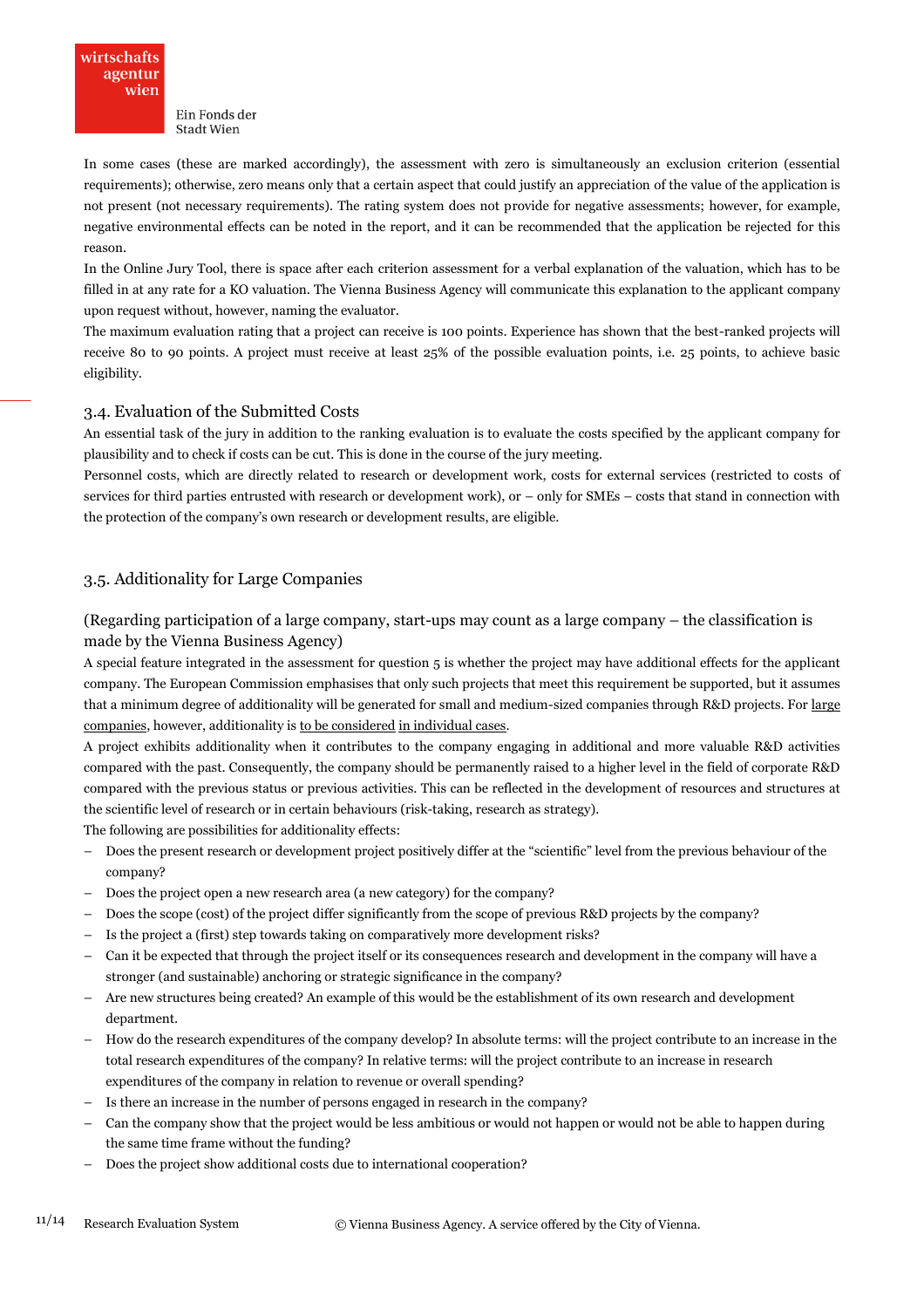

– Is there market failure for the proposed project? The most important arguments for this can be found in the ideas of positive external effects, public goods, incomplete/asymmetrical information and failures of coordination and networking.

## 3.6. Criteria Not Evaluated by the Jury

Not all Criteria are to be evaluated by a (external) jury. The criterion (Criteria 10) describing environmental effects will be evaluated by Municipal Department 22 of the City of Vienna; those criteria regarding classification of the company (e.g. size) and some aspects of the project with regard to the effects on equality between men and women (Criteria 11b) are evaluated by the Vienna Business Agency.

#### 3.7. Principles and Instructions on Work

- For reasons of objectivity and equal treatment, the jury should evaluate only those facts described by the company. Even if there are other close or better possibilities for the realisation of positive effects in the project from the perspective of the jury, these cannot be taken into account, if it has not been ruled out that the company might possibly make use of these possibilities without, however, having included these in the application.
- The case is different if the company (on the basis of certain imponderables such as pending negotiations with venture financiers) presents numerous scenarios/options. Assuming a sufficiently reasoned presentation by the company, the jury can use the implementation scenario that in their view is most likely for the basis of the evaluation.
- Regarding subjective estimations (including additionalities), as a rule the reference point is the Vienna location(s) of the company for companies that have locations in many regions or countries.
- There is always an explanation for individual Criteria with which the project or the effects of the company should be compared. This can be a comparison with the industry or the relevant market (objective classification), but it can also be a comparison over time related purely to the company (in comparison with the previous behaviour or the past performance of the company: additionality) or related to the overall services provided by the company (relative significance).
- The "project planning" criterion is placed at the end of the evaluation system because we assume that the quality of planning can ultimately be recognized only after reviewing all other aspects of the assessment. However, it is possible at any time to move immediately to this criterion if the point being evaluated shows that the planning is not adequate for an assessment or is not adequate for the project.
- For the same reasons, the "adequacy and availability of resources" criterion is at the end of the evaluation process. If for any criterion the jury determines that either the presented resources are not adequate for the planned activities or that the resources would be adequate for the planned activities but are not available to the company and cannot be financed, the resources criterion can be applied immediately and the project rejected on these grounds.
- In the extreme negative case, the jury can recognize, without having concretely evaluated a single criterion, that there is evidence of serious planning or presentation defects, or there is a totally unrealistic relation between the required and existing resources at the company ("castles in the air"). In such a case, one of the two Criteria can of course be appealed to immediately.

## 4. Definitions: fundamental research, industrial research, experimental development

Fundamental research: means experimental or theoretical work, which primarily serves for the acquisition of basic knowledge without apparent direct practical applications.

Industrial research: refers to planned research or critical research for gaining new knowledge and skills with the aim of developing new products, processes or services, or of being useful for achieving substantial improvements in existing products, processes or services. This includes the development of parts of complex systems, which are necessary for industrial research and in particular for the validation of technological principles, with the exception of prototypes.

Experimental development: refers to the acquisition, combination, design and use of existing scientific, technical, economic and other relevant knowledge and skills for the development of plans and schemes, or designs for new, modified or improved products, processes or services. This includes, for example, activities in regard to the conception, planning and documentation of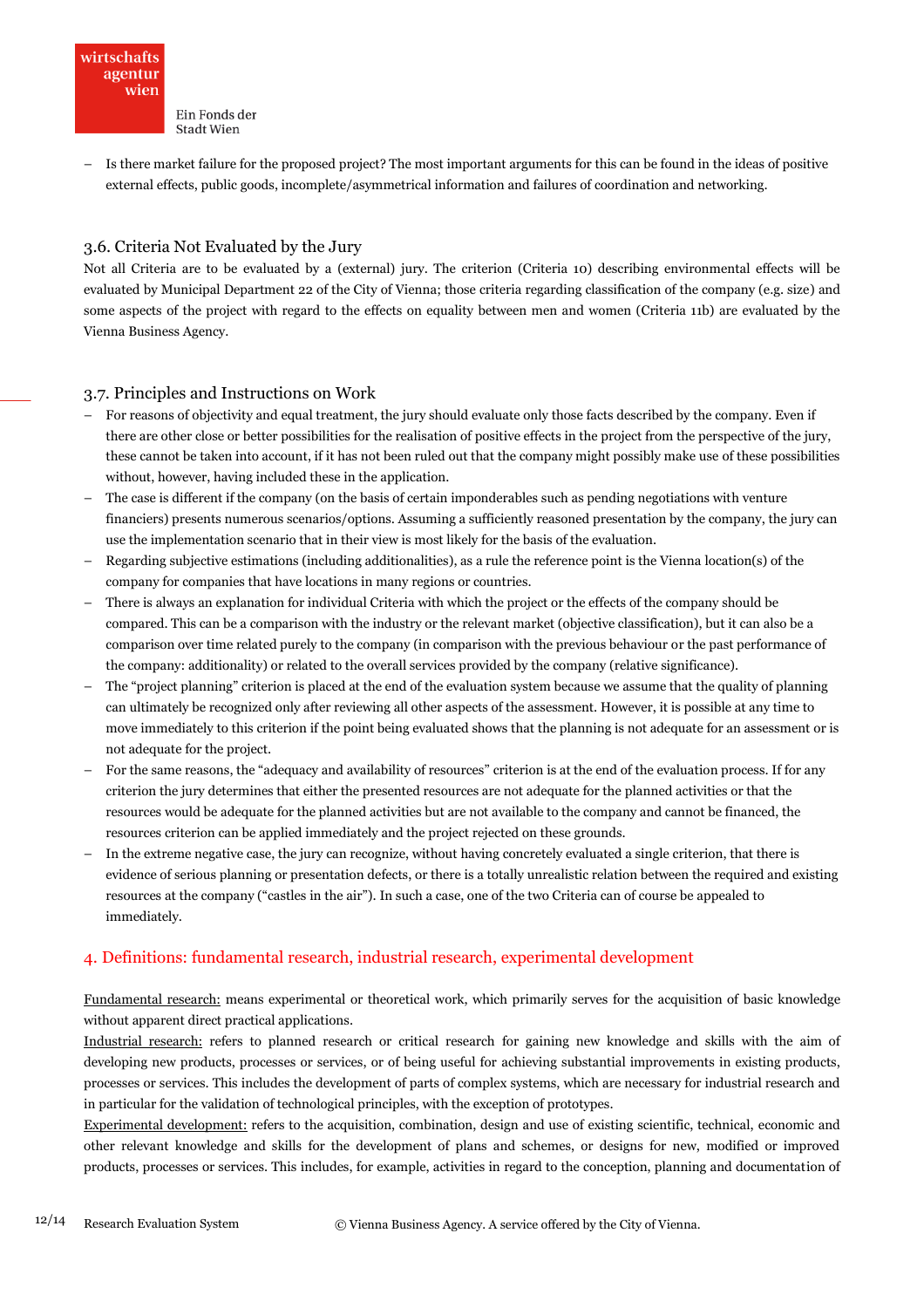

new products, processes and services. These activities may include the creation of designs, drawings, plans and other documentation material insofar as they are not intended for commercial purposes. The development of commercially usable prototypes and pilot projects is also included if the prototype is necessarily the final commercial product, and its production would be too expensive solely for demonstration and evaluation purposes. In subsequent commercial use of demonstration or pilot projects, the revenue generated will be deducted from the costs eligible for support. The experimental production and testing of products, processes and services is also eligible for support, insofar as it can be used in industrial applications or used commercially or can be converted for such purposes. Experimental development does not include routine or regular changes to products, production lines, production processes, existing services or other operational processes even if those changes should represent improvements.